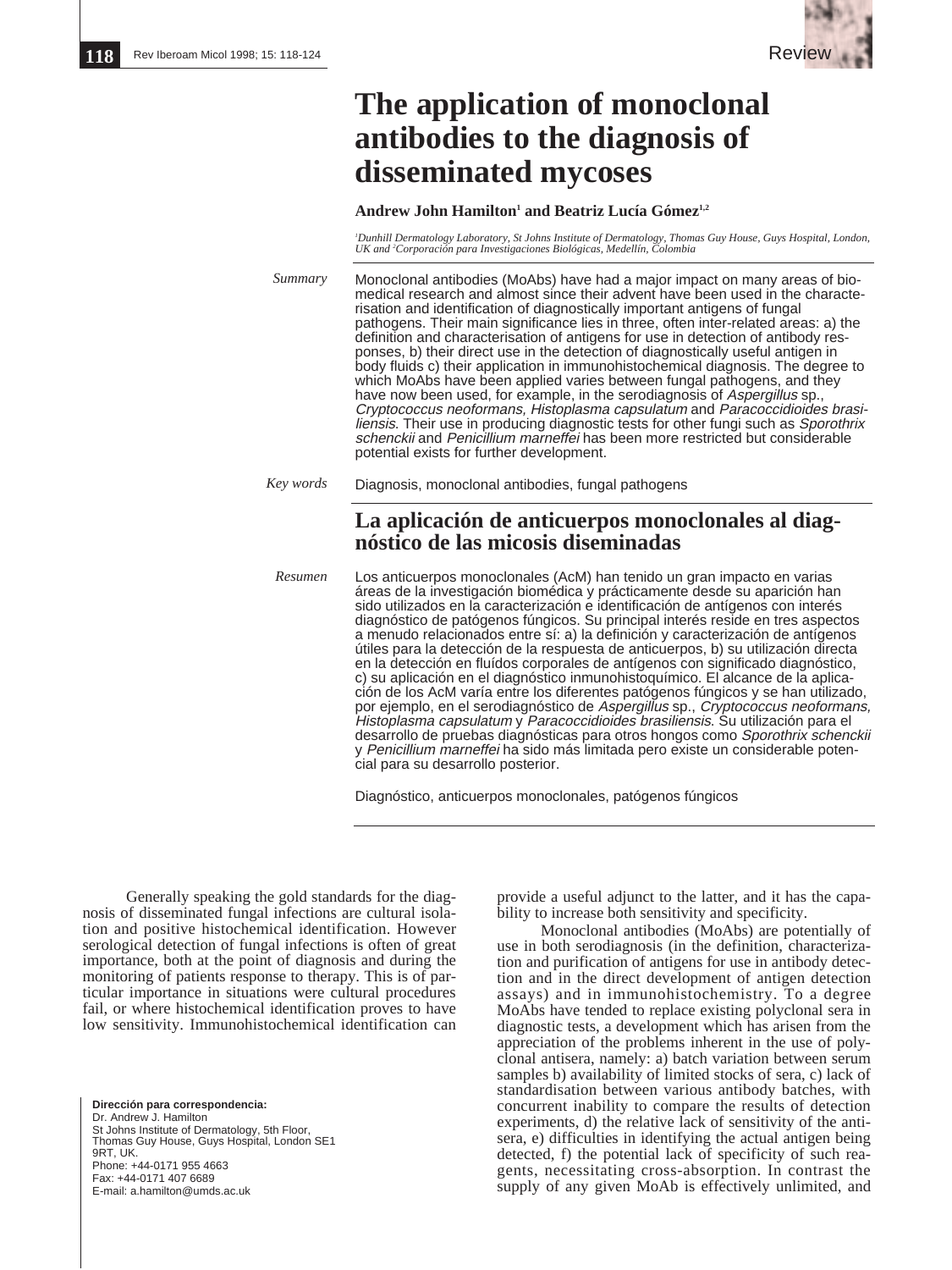each MoAb possesses defined chemical reproducibility and specificity. In addition, potentially such reagents will have greater sensitivity due to lower attendant background values, and their production does not require access to a continous supply of antigen.

That is not to say that the use of MoAbs is problem free, and there are potential pitfalls in the application of these reagents due to intrinsic cross reactivity resulting from the presence of related chemical structures or shared determinants. Other problems may occur as a result of low antibody affinity, and also arise due to low sensitivity resulting from a narrow range of reactivity. It will become evident during the course of this article that despite such potential limitations MoAbs have had a significant impact on the diagnosis of mycoses, and recent developments, particularly with regard to *Histoplasma capsulatum* and *Paracoccidioides brasiliensis* in particular suggest that the application of these reagents still has a great deal to offer.

*Aspergillus* **sp.** The definitive diagnosis of aspergillosis takes into account data from clinical, radiological, serological and histopathological sources, and it is in regard to the last two areas that MoAbs have a role to play. It should be noted, however that with the exception of the invasive form of the disease, the diagnosis of aspergillosis is not generally difficult. In the case of invasive disease it is of particular concern that diagnosis is made without delay, since prognosis rapidly worsens in the absence of recognition and effective treatment.

A great deal of effort has gone into the detection of specific *Aspergillus fumigatus* antibodies in patients with allergic aspergillosis and aspergilloma [1-3] and MoAbs have played a role in the characterisation of the immunoreactive antigens which are central to such approaches. Although probably less useful diagnostically, the detection of antibody responses in individuals with invasive aspergillosis has also been attempted, and MoAbs have also played a useful role in antigen characterisation in this area [4,5].

However, in the context of invasive aspergillosis, and the patient groups who develop this form of the disease, the detection of antigen is conceptually a more effective means of diagnosis than antibody detection can ever be. Most interest has centered around the detection of galactomannan (GM) [6,7]. Until relatively recently the detector antibodies used were either polyclonal rabbit or human anti-*Aspergillus* antibodies [8-11]. However MoAbs have now been successfully used in the detection of GM, and they form the basis of commercially available kits. For example the Sanofi-Diagnostic Pasteur kit (France) relies on MoAbs directed against a tetra  $\beta(1-5)$ galactofuranoside [12], which appears to be the immunodominant epitope in GM. Various test formats have been used including latex agglutination [13,14], inhibition ELISA [11] and sandwich ELISA [15]; the latter offers the greatest sensitivity [7,16], with detectable GM levels of 0.5 to 1.0 ng/ml of sera [15]. Overall the sensitivity of the sandwich ELISA appears to be between 67-100%, with some patients having detectable GM in serum even before clinical indications of *Aspergillus* infection [15- 18]. There is some limited evidence that the clinical outcome of disease correlates with the levels of detectable GM [17,19] and the ELISA can also be used with bronchoalveolar lavage samples [7,20]. It is noteworthy, however, that the generation of false positive results may still be a problem when detecting GM, with a rate of up to 15% reported recently [21]. Part of this problem may be due to a genuine cross-reaction with other fungi (particularly members of the genus *Penicillium* [21]).

The only other *Aspergillus* antigen which has been shown to be detectable in body fluids via the use of MoAbs is the 18kDa ribonuclease antigen [22,23]. A sandwich ELISA has been developed which combines either a mouse or rat MoAb with a rabbit polyclonal and which claims a sensitivity down to 1ng [7]. However, this test does not yet appear to have been commercialised.

Immunohistochemical identification of *Aspergillus* sp. *in situ* is potentially also a useful tool in the diagnosis of aspergillosis, and several reports deal with the application of MoAbs in this area [24-26]. These studies have typically used MoAbs directed against GM; it is worth noting, however, that in one such report it was concluded that immunoperoxidase staining using anti-GM antibody EB-A1 was no better than conventional histopathology in identifying the presence of infection. There is therefore scope for improvement in this area, possibly by the production of MoAbs which are directed at epitopes other than those present on GM.

*Candida* **sp.** Invasive candidiasis is by far the most important and prevalent deep-seated fungal infection, and although microscopy and culture are important tools in diagnosis, there has been, and continues to be, considerable scope for the use of methods which rely on serodiagnostic detection. A wide range of techniques have been developed for the detection of anti-*Candida* antibodies, some of which have been commercialised [27,28]. These tests have some diagnostic value [28-31] and a number of immunodominant antigens have been investigated, including enolase [32-34]. The principle role of MoAbs in this area has been as tools in the definition and characterisation of such antigens [35,36]. However, all systems for the detection of anti-*Candida* antibodies are dependent on distinguishing between the normal titres found in healthy individuals who are exposed to *Candida* on a daily basis, and the hopefully elevated titres found in patients with symptomatic disease. There is also the additional problem that the presence of increased levels of antibodies does not necessarily distinguish between life threatening candidiasis and transitory infection which is of only moderate significance, unless the target antigen is one that is expressed solely in deep-seated candidiasis.

Given such circumstances a great deal of interest has focused on the detection of circulating *Candida* antigen. Mannan was the first of such antigens to be intensively investigated [37,38], and a commercial latex agglutination test (Pastorex Candida assay, Sanofi-Pasteur, France) which utilised a anti-mannan MoAb [39] was subsequently produced. This test is reactive to mannan from most of the commonly occurring species of *Candida*, with the notable exception of *Candida krusei.* However the sensitivity of the test is not perhaps all that it should be, and a recent study [40] revealed that antigen was detectable in only 25.6% of patients with candidemia. MoAbs have been made against the *Candida albicans* acid proteinase [41] although their use in the detection of this antigen has been handicapped by low sensitivity [42]. In contrast the detection of enolase has proved more effective [40] and the combination of a mouse MoAb with rabbit polyclonal was used as early as 1991 to detect candidiasis in a prospective study in patients with cancer [33]. Finally a MoAb against mannoprotein has also been used to detect antigen in a dot immunobinding format [43], although this approach does not appear to have been taken up commercially.

The Cand-Tec test, which detects a heat labile anti-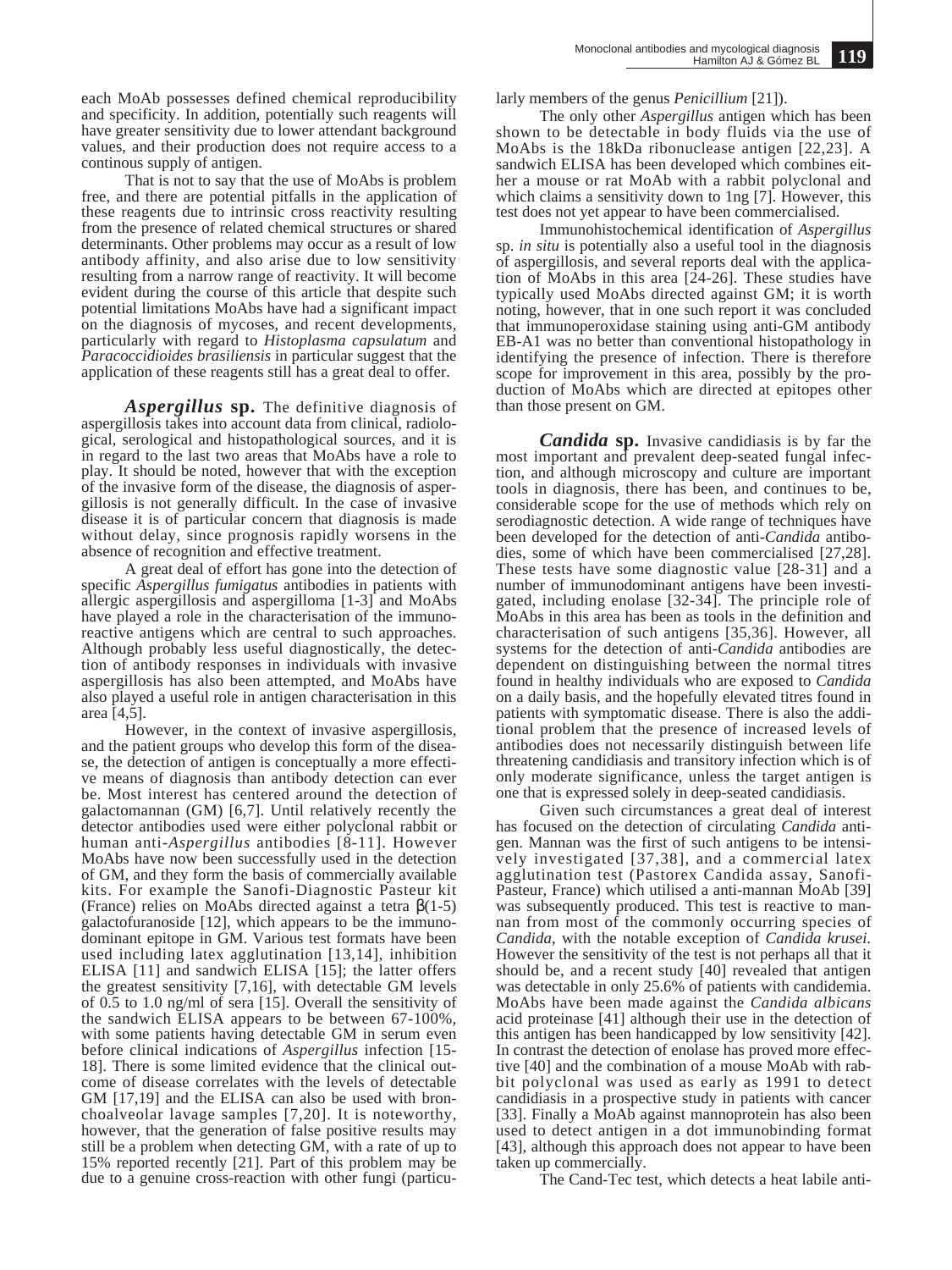gen, has also been extensively employed, although this relies on a polyclonal antibody [44]. The effectiveness of this assay is apparently variable [40,45] although it may be useful in identifying those individuals likely to develop deep candidiasis [28]. The detection of β-glucan is also potentially diagnostically useful, although tests for this polysaccharide do not utilise MoAbs [46,47].

It should be evident from the preceding discussion that although a substantial number of antigen detection tests have been developed for candidiasis, all of them have certain limitations, particularly with regard to sensitivity and specificity. Their use in combination has been advocated to compensate for these shortcomings [40]. The impact of MoAbs on these assay systems is perhaps not as great as it might have been, and it would appear that there is still scope for deployment of these reagents in this field.

Polyclonal antibodies have proved of some use in the immunohistochemical diagnosis of candidiasis [48] and MoAbs have also been shown to have some potential in this area [49-51]. MoAb 1B12 [52] appears to be of particular value, with its reported ability to recognise *Candida* in paraffin-embedded tissue and its lack of reactivity to other fungi. In our experience, a sizeable percentage of MoAbs will not retain reactivity against fungi in paraffin embedded tissue due to antigenic denaturation during processing. Indeed this constitutes perhaps the biggest drawback to the application of MoAbs to this area and it is generally the exception, rather than the rule, to find MoAbs that are as reactive against paraffin embedded material as they are against frozen, lightly fixed material. Finally, it is of note that the application of MoAbs to the identification of *Candida* has also been extended to the direct and rapid identification of yeast colonies, with a commercial kit (the Bichro-latex albicans test, Fumouze, France) providing a useful tool [53,54]. This type of application for specific MoAbs has not generally been exploited in the identification of other medically important fungi, which is perhaps surprising given the potential time saving that might be made.

*Cryptococcus neoformans.* Historically the identification of *C. neoformans* infections has relied on a combination of culture of CSF or the demonstration of encapsulated yeast cells in India ink preparations of CSF. However, the detection of circulating cryptococcal antigen in body fluids has now become probably the most effective and sensitive means of diagnosis [55-57]. Initially the antigen detection system relied on a latex agglutination system in which polyclonal antibodies directed against capsular components were used to coat latex particles [58,59]. This system generally proved itself to be both sensitive and specific, although there were some reports of problems associated with false positivity [57,60]. Subsequently the generation of MoAbs against capsular polysaccharide [61,62] offered scope for the development of tests that did not rely on polyclonal antibodies, and considerable effort has been expended in this area. The existing latex agglutination format has been modified to include MoAbs, with several commercial systems being produced in the early 1990s. These include the Pastorex Cryptococcus test (Sanofi-Pasteur), which when compared to agglutination tests which incorporated polyclonal antibodies, was found to be similarly sensitive and effective [63] and the CRYPTO-LEX (Trinity Laboratories, Inc., USA) [64], which was also found to be highly effective.

ELISA based systems are potentially more sensitive than those using latex agglutination and a number of variations have been developed. These include a two-site

non-competitive ELISA that utilises the combination of a polyclonal antibody for antigen capture with a glucuronoxylomannan (GXM) binding MoAb [65] for antigen detection (the PREMIER Cryptococcal Antigen assay, Meridian Diagnostics, Inc., USA [66]). An experimental sandwich ELISA using combinations of IgG and IgM MoAbs [67] has also been used to define the importance of antibody isotype in the effectiveness of antigen capture.

MoAbs have also been produced against non capsule components [68] and one of these (the 115kDa glycoprotein) has been shown to elicit an antibody response [69]. However, antibody detection as a means of diagnosing *C. neoformans* infections comes in a poor second to antigen detection, and developments in this area have been restricted. It is of note that although some of these non-capsular reactive MoAbs [68] were able to label yeast cells by immunofluorescence antibody test (IFAT) on methanol fixed cryostat sections none of them has subsequently proved useful in identifying yeasts in paraffin wax embedded biopsy material. Indeed there remains a need for a *C. neoformans* specific MoAb for use in such situations, although the microscopic identification of *C. neoformans* in tissue is not as problematic as that of other fungal pathogens, largely because of its highly visible capsule. However, the application of polyclonal antibodies in this area [48,70] demonstrates that there is at least some potential in immunohistochemical diagnosis of *C. neoformans*.

*Blastomyces dermatitidis.* Serodiagnosis of *B. dermatitidis* has historically relied on the detection of antibody responses against various antigens, by a variety of techniques [71,72] including a commercialised enzyme immunoassay [73]. Bradsher [74,75] has described the serodiagnosis of blastomycosis via antibody detection as problematic, largely because of limitations relating to low sensitivity and low specificity, although one of the more recently described radioimmunoassays claims a sensitivity of 85% and specificity approaching 100% [76]. MoAbs have not played a major role in the elucidation of the antigens used in such assays, nor have they been incorporated in the as yet limited attempts at antigen detection [77,78].

In terms of immunohistochemical diagnosis polyclonal antibodies have been used with some success [48], and those directed against the 120kDa yeast antigen [76] may be broadly applicable in this area. Thus far there are no reports in the literature dealing with the application of MoAbs to the immunohistochemical diagnosis of *B. dermatitidis*.

*Coccidioides immitis.* A great deal of interest has focused on the detection of humoral responses against *C. immitis*, and a number of commercial kits have been made available to detect antibodies [28,79,80]. Generally antibody responses in *C. immitis* are a valuable aid both diagnostically and prognostically [81,82] and recombinant antigens have now been produced for use in a number of antibody detection systems which promise high sensitivity and specificity [83-85]. The major role of MoAbs has come in the characterization and definition of these antigens [86-88].

There have been some attempts to utilise antigen detection assays, which have relied on polyclonal antibodies; such assays have met with mixed success [89-91]. To date MoAbs have not been used in antigen detection, partly, perhaps, because the success of antibody detection methods has negated the development of such technology. Immunohistochemical diagnosis of *C. immitis* is depen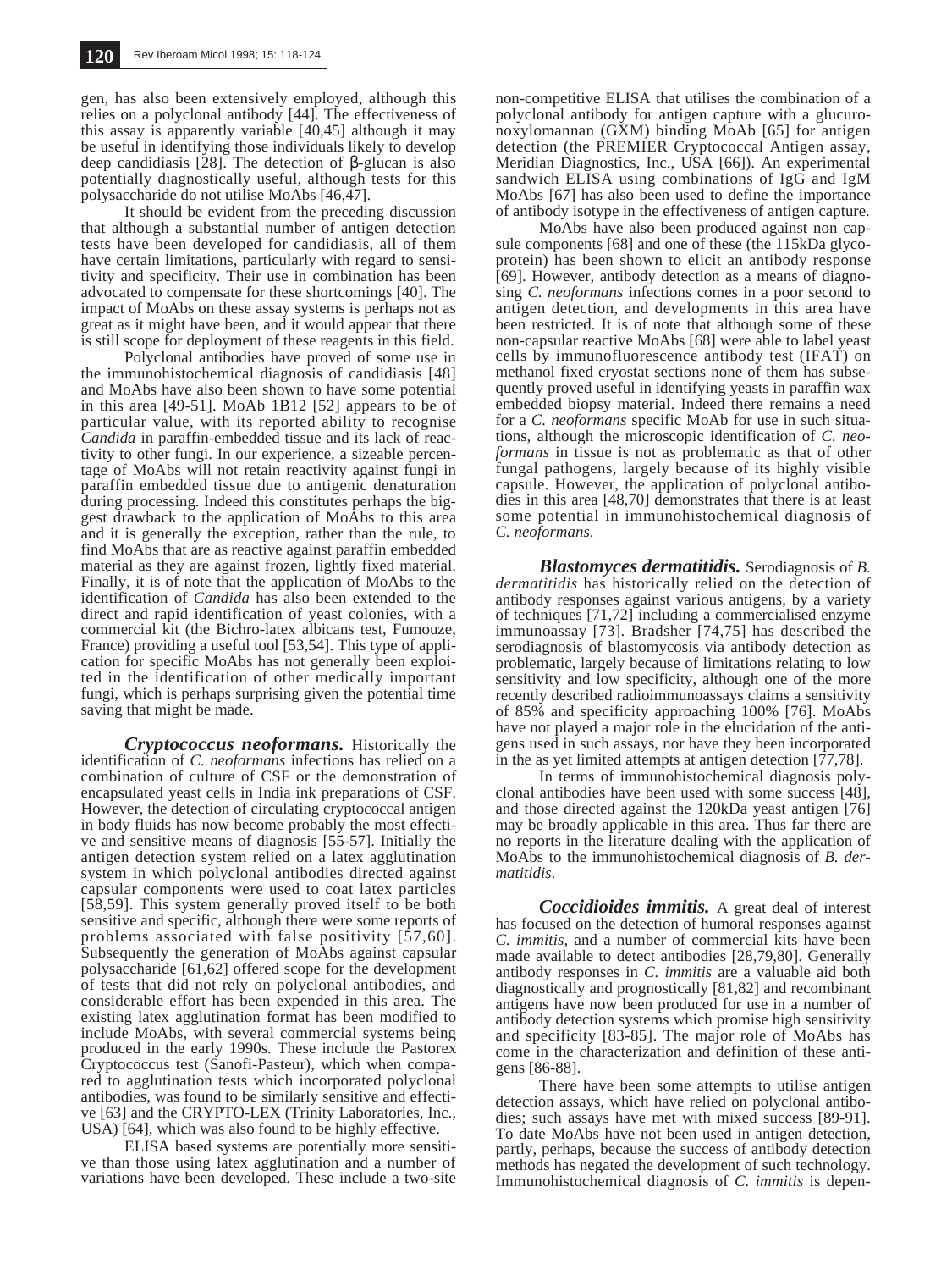dent on the production and use of polyclonal sera [48], and there are no reports on the use of MoAbs in this area.

*Sporothrix schenckii.* Diagnosis of *S. schenckii* infection relies principally on clinical presentation combined with direct isolation/culture of the organism [92], although serology, via the detection of antibody responses has a role to play [93,94]. Polyclonal antibodies have also been used in immunohistochemical identification [95,96], with some success. There are few reports dealing with the production of MoAbs against *S. schenckii*, and those that are available relate to antigen characterisation [97]. There is probably no real demand for the development of MoAb based antigen detection ELISAs of the sort which have been recently developed for *H. capsulatum* and *P. brasiliensis*; however *S. schenckii* specific MoAbs would be useful in immunohistochemical identification of this fungus in clinical samples, and this remains a worthwhile area for study.

*Penicillium marneffei.* Disseminated *P. marneffei* infections are relatively easy to diagnose because of the characteristic skin lesions which yield readily identifiable yeast forms [98,99]. The organism is also relatively easy to culture from clinical samples, and the characteristic red pigment produced by the mycelial form is also diagnostically useful [98,99]. However there remain obvious advantages to be gained from the early diagnosis of infection prior to the appearance of dermatological involvement. Research into the serodiagnosis of *P. marneffei* is still in its relative infancy, although several recent papers have identified a number of potentially useful antigens which may be recognised by patients sera [100-102]. Only one attempt has been made at antigen detection, involving the application of a rabbit polyclonal against fission arthroconidia filtrate [103].

Thus far the only report on the application of MoAbs to the diagnosis of *P. marneffei* infections relates to MoAb EB-A1, which recognises galactomannan in both *P. marneffei* and *Aspergillus* sp. [104]. This antibody has been used in the immunohistochemical identification of *P. marneffei* in formalin fixed specimens; however its lack of specificity is an obvious problem. A pre-absorbed polyclonal antibody has also demonstrated the potential for immunohistochemical detection [105]. There is thus clearly scope for the production and use of *P. marneffei* specific MoAbs as immunohistochemical tools, as reagents to define immunologically reactive antigens and as probes to use in antigen detection systems. Indeed efforts are currently underway in our laboratory to produce MoAbs against culture filtrate antigens of *P. marneffei* (specifically the 50,54 and 88kDa antigens [101]) and these reagents will, hopefully, have a significant impact on the diagnosis of *P. marneffei* infections.

*Histoplasma capsulatum.* The diagnosis of histoplasmosis is based upon a combination of clinical observations and laboratory studies. Definitive diagnosis require growth of the fungus from samples of body fluids or tissues although this procedure may take up to four weeks to provide a positive result. Serological tests are important adjuncts to the diagnosis of histoplasmosis because of the difficulties inherent in detecting the organism by culture or by staining.

The most commonly used tests for the detection of anti-*H. capsulatum* antibodies are the complement fixation (CF) and immunoprecipitation methods which have been extensively reviewed elsewhere [106,107].

Precipitating antibodies detect two heat-sensitive glycoproteins (the M and H antigens) that are considered to be species specific [107]. Both the H and M antigen have been purified [108,109] although generally attempts to isolate these antigens have been concerned more with their serological activity than with their physiocochemical properties. MoAbs have played an important role in this area and have been used as an alternative method of purification because of the difficulty in purifying the M factor to homogeneity by methods based on size and charge. Two MoAbs of two different specifities were produced which permitted the characterisation of the M antigen with respect to its size, charge, and number of reactive components [110]. Other MoAbs have also been produced against the yeast antigen of *H. capsulatum* [111], which recognised epitopes of 62 and 72 kDa; however these reagents showed differing degrees of cross reactivity and no reports of subsequent attempts to use them in serodiagnosis were made. Hamilton *et al.* [112] used cyclophosphamide ablation to produce a MoAb with a high degree of species specificity which was able to differentiate between *H. capsulatum* var *capsulatum* and *H. capsulatum* var duboisii [113]. Unfortunately this reagent did not prove effective in the development of a serological test. Finally a MoAb was also raised against a 80kDa heat shock protein (hsp) of *H. capsulatum* [114]. Although this antigen has been shown to mediate protective immunity in mice it is not useful in serodiagnosis because in common with other heat shock proteins (hsps) it shows high homology with equivalent proteins from other dimorphic fungi.

Antigen detection has played an important role in serodiagnosis particularly since antibody titers may be very low or even absent in immunocompromised patients. A radioimmunoassay (RIA) developed in the mid 1980s [115] for the detection of a polysaccharide antigen using a rabbit polyclonal antibody has proved very useful especially in immunocompromised patients [116]. Forjtasek *et al.* [117] reported an attempt to produce MoAbs which could replace the polyclonal antibody used in the RIA. The two monoclonals produced were able to detect antigen in a small percentage of patients with disseminated histoplasmosis who had positive radioimmunoassays results although the MoAbs were considered unsuitable for replacing the rabbit polyclonal. More recently, an inhibition ELISA using a species specific MoAb has been applied to the detection of a 69-70 kDa circulating antigen. This assay appears to be both sensitive and specific [118]. More studies are needed to evaluate the usefulness of this new test in the follow-up of patients.

Immunohistochemistry is especially useful for the diagnosis of *H. capsulatum* infections because small cells of *H. capsulatum* var *capsulatum* may easily be confused with *Pneumocystis carinii*, *Candida* spp., *C. neoformans*, *P. marneffei* and *S. schenckii*. Polyclonal antibodies have been used although they have some limitations [48]. MoAbs raised against the histoplasmin antigens have been used but have been proved to be ineffective when applied in immunochemical assays. For example MoAbs against the purified M antigen have been found to intensively stain the yeast cells of both *H. capsulatum* var. *capsulatum* and *B. dermatitidis* [95] The anti-hsp80 MoAb [114] is also of no use in this context because of cross reactivity. Efforts are currently underway to use the new H1C MoAb [118] in immunohistochemistry.

*Paracoccidioides brasiliensis.* The definitive diagnosis of paracoccidioidomycosis can only be accomplished by laboratory procedures such as direct examina-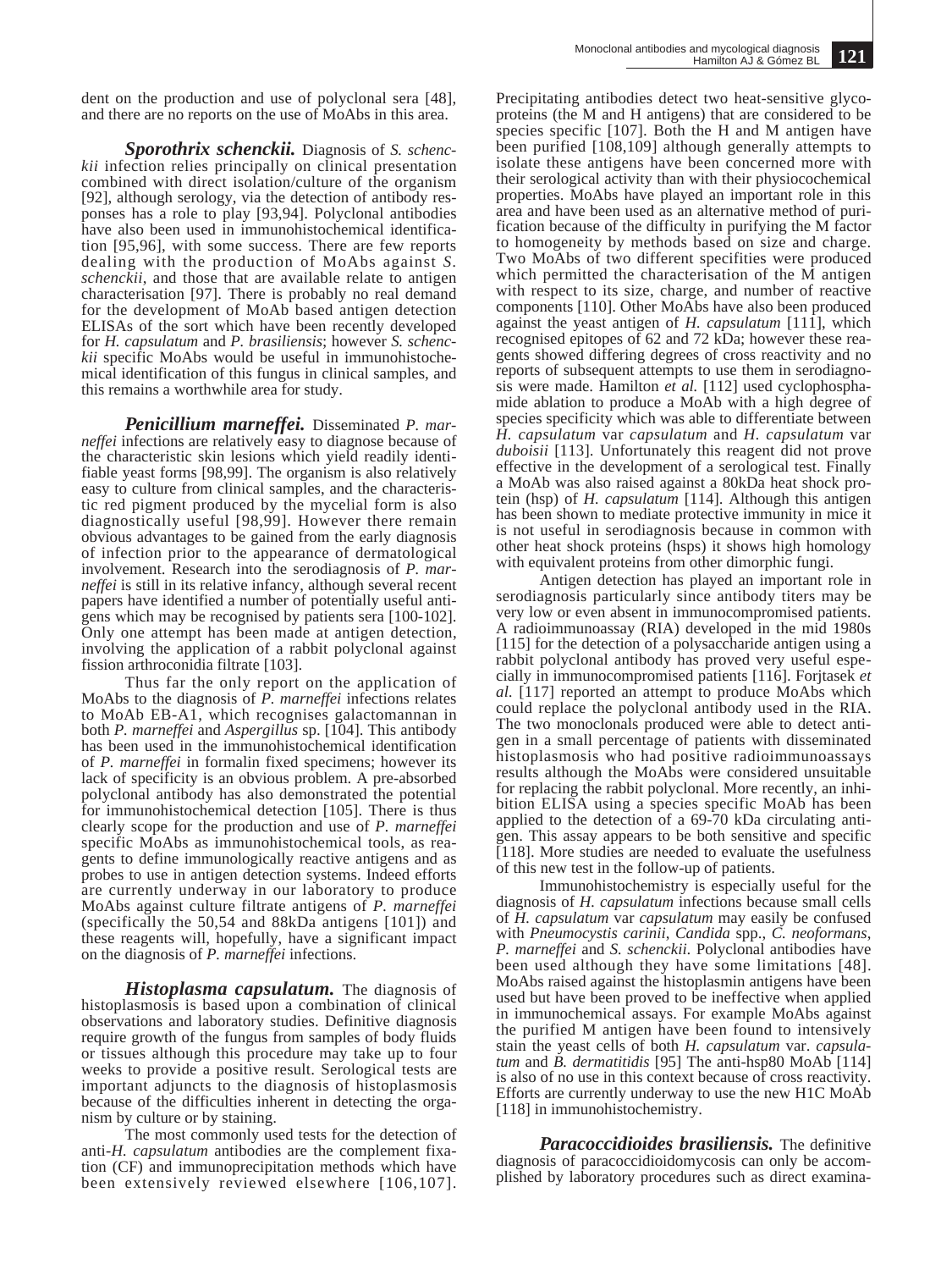tion, culture and serodiagnosis [119]. To date, no serological method for the diagnosis of paracoccidioidomycosis has been made commercially available, despite the fact that serological procedures are of great value [120]. Many different tests have been employed for antibody detection and immunodiffusion and complement fixation are the most widely employed. Historically the majority of these tests suffered from cross-reactivity. Polyclonal antibodies have been utilised in antigen characterization, and have also been used in antigen detection [120,121]. The first report detailing the production of species specific MoAbs used a modification of the standard MoAb technology [122] although these MoAbs were not subsequently used in serodiagnosis. MoAbs produced against the gp43 antigen, which is considered to be the most diagnostically useful antigen [119], have been applied in an capture enzyme immunoassay for the detection of specific human anti-gp43 immunoglobulin G in patients with paracoccidioidomycosis [123]. Using this assay the reactivities of patient sera were found to be significantly higher than those of control sera. More anti-gp43 MoAbs were produced and used to conduct a detailed study on the subcellular distribution of this antigen by immunoelectron microscopy [124]; these reagents were also used for *in vivo* studies to modulate laminin-mediated fungal adhesion to epithelial cells and pathogenesis [125], but have not, as yet, been used in serodiagnosis.

Several other *P. brasiliensis* antigens have now also been identified and characterized to a greater or lesser extent using MoAbs. These include the 58 kDa [126] and 22 kDa glycoproteins [127]. The former was recognized by 81% of immune human sera when tested by Western blot and the latter is of more interest as an immunohistochemical marker. More recently, an inhibition ELISA which utilises a MoAb (P1B) directed against an 87 kDa antigen [128] has been applied to the detection of circulating antigen in sera. The sensitivity of this assay is quite high (80.4%), although important cross reactions were also observed. The same MoAb has also been used in the inh-ELISA for the follow up of patients during treatment and results demonstrate that it constitutes an important tool for this purpose [129].

**Concluding remarks.** It should be apparent from the preceding review that the application of MoAbs has substantially added to our ability to diagnose systemic mycoses, particularly in regard to the detection of *Aspergillus*, *Cryptococcus*, *Histoplasma* and *Paracoccidioides* antigens in samples from patients. Antigen detection offers advantages over antibody detection, a factor which has largely been responsible for the growth in interest in this area. That is not to say that antigen detection offers a universal panacea to the serological diagnosis of disseminated mycoses, and substantial problems may be encountered relating to immune complex formation, rapid clearance of antigen and indeed the release of low or very low quantities of antigen. Some of these problems might be overcome by the use of mixtures of specific MoAbs directed against different determinants, an approach that as yet has received little attention.

In terms of the actual production of MoAbs great care should be taken in ensuring that they are made against antigens that are actually serodiagnostically useful. For example there are now a substantial number of reports on the production of MoAbs against fungal antigens, and yet comparatively few of these reagents, at least until relatively recently, have been used to produce useful assays. The impact of MoAbs in terms of immunohistochemical diagnosis has been much less profound, and much remains to be done in this area. Finally note should also be made with regard to the diagnosis of mycoses of the potential of the newer molecular biological based technologies, such as PCR based diagnosis, to augment or supercede serodiagnostic/immunohistochemical approaches. However, as yet the use of such methodologies is not generalized and as such there is still potential for an expansion of the application of MoAbs in the field of mycological diagnosis.

## **References**

- 1. DeRepentigny L, Reiss E. Current trends in immunodiagnosis of candidiasis and aspergillosis. Rev Infect Dis 1984;6:301- 312.
- 2. Hearn VM. Serodiagnosis of aspergillosis. In:Vanden Bossche H, Mackenzie DWR, Cauwenbergh G (Eds) *Aspergillus*,<br>Aspergillosis. New York, Plenum, 1988:<br>43-71.
- 3. Hamilton AJ, Holdom MD, Hay RJ. Specific recognition of purified Cu, Zn superoxide dismutase from Aspergillus fumigatus by immune human sera. J Clin Microbiol 1995;33:495-496.
- 4. Burnie JP, Matthews RC. Heat shock protein 88 and *Aspergillus* infection. J Clin<br>Microbiol 1991;29:2099-2106.
- 5. Fratamico PM, Buckley HR. Identification and characterization of an immunodomi-

nant 58-kilodalton antigen of Aspergillus *fumigatus* recognized by sera of patients<br>with invasive aspergillosis. Infect Immun 1991;59:309-315.

- 6. Reiss E, Lehmann PF. Galactomannan antigenemia in invasive aspergillosis. Infect Immun 1979;25:357-365.
- 7. Latge JP. Tools and trends in the detection of Aspergillus fumigatus. Curr Top Med Mycol 1995;6: 245-281.
- 8. Schaffer PJ, Medoff G, Kobayashi GS. Demonstration of antigenemia in patients with invasive aspergillosis by solid phase (protein A-rich Staphylococcus aureus) radioimmunoassay. Am J Med 1979;67:627-630.
- 9. Weiner MH, Coats-Stephen M. Immunodiagnosis of systemic aspergillosis I: antigenemia detected by radioimmuno-

assay in experimental infection. J Lab Clin Med 1979;93:111-119.

- 10. Johnson TM, Kurup VP, Resnick A, Ash RC, Fink JN, Kalbfleisch J. Detection of circulating Aspergillus fumigatus antigen in bone marrow transplant patients. J Lab Clin Med 1989;114:700-707.
- 11. Rogers TR, Haynes KA, Barnes RA. Value of antigen detection in predicting invasive pulmonary aspergillosis. Lancet 1990;336:1210-1213.
- 12. Stynen D, Sarfati J, Goris A, et al. Rat monoclonal antibodies against Aspergillus galactomannan. Infect Immun 1992; 60:2237-2245.
- 13. Dupont B, Improvisi L, Provost F. Detection de galactomannane dans les aspergilloses invasives humaines et animales avec un test au latex. Bull Soc Fr Mycol Med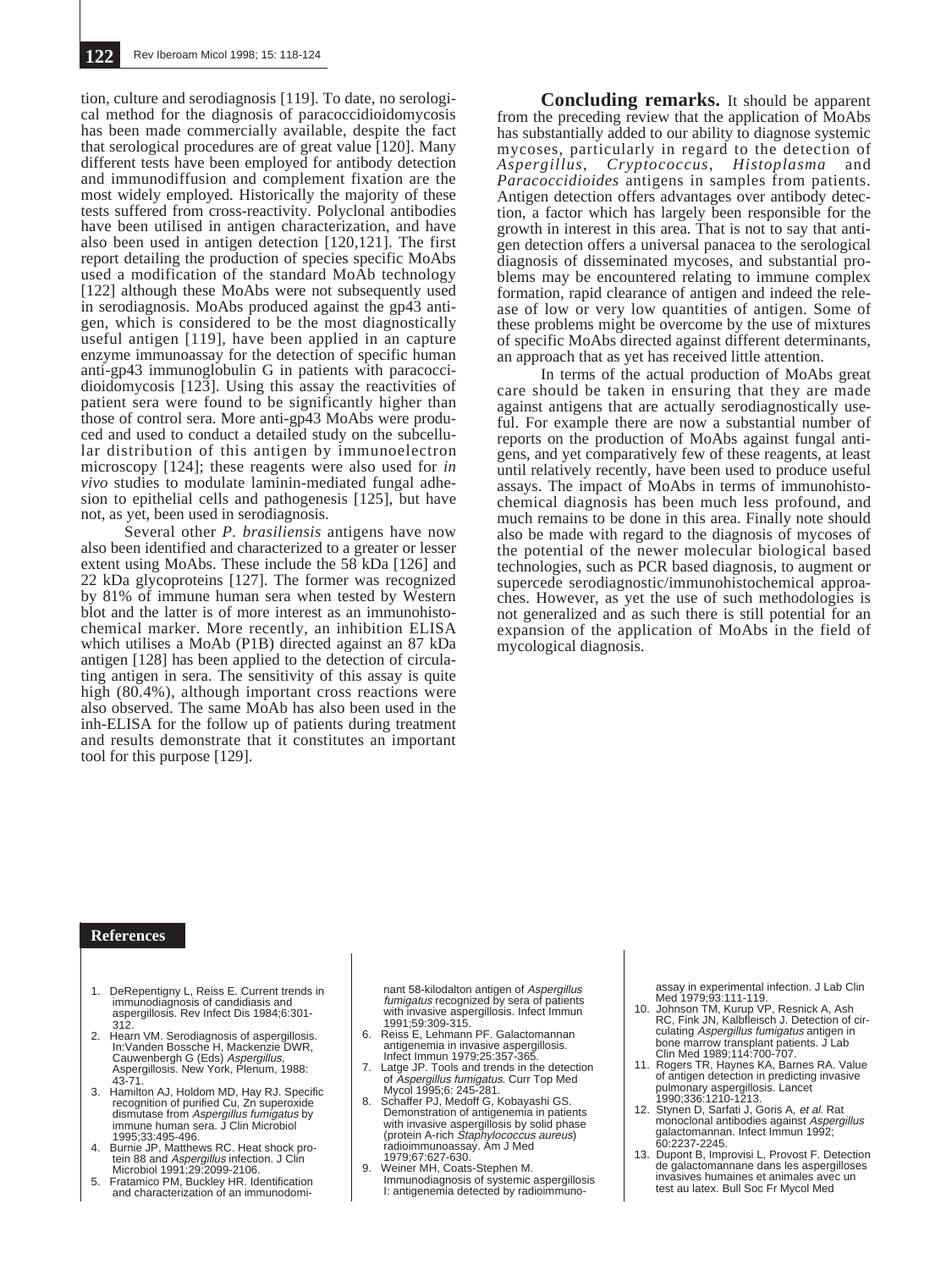1990;19:35-42.

- 14. Haynes KA, Rogers TR. Retrospective evaluation of a latex agglutination test for diagnosis of invasive aspergillosis in immu-<br>nocompromised patients. Eur J Clin<br>Microbiol Infect Dis 1994; 13:670-674.<br>15. Stynen D, Goris A, Sarfati J, Latge JP. A<br>new sensitive sandwich enzyme-linked
- immunosorbent assay to detect galactofu-<br>ran in patients with invasive aspergillosis. J<br>Clin Microbiol 1995;33:497-500.<br>16. Sulahian A, Tabouret M, Ribaud P, *et al.*<br>Comparison of an enzyme immunoassay
- and latex agglutination test for detection of<br>
galactomannan in the diagnosis of invasive<br>
aspergillosis. Eur J Clin Microbiol Infect Dis<br>
1996;15:139-145.<br>
17. Verweij PE, Stynen D, Rijs AJJM, *et al.*
- Sandwich enzyme linked-immunosorbent assay compared with Pastorex latex agglu-tination test for diagnosing invasive asper-
- gillosis in immunocompromised patients. J<br>Clin Microbiol 1995;33:1912-1914.<br>18. Rohrlich P, Sarfati J, Mariani P *et al.*<br>Prospective sandwich enzyme-linked immunosorbent assay for serum galacto-mannan: early predictive value and clinical
- use in invasive aspergillosis. Pediatr Infect<br>Dis J 1996;15:232-237.<br>19. Verweij PE, Dompeling EC, Donnelly JP,<br>Schattenberg AVMB, Meis JGFM. Serial<br>monitoring of Aspergillus antigen in the<br>early diagnosis of invasive aspe Preliminary investigations with two exam-ples. Infection 1997; 25:86-89. 20. Verweij PE, Latge JP, Rijs AJMM, et al.
- Comparison of antigen detection and PCR assay using bronchoalveolar lavage fluid for diagnosing invasive pulmonary aspergi-
- llosis in patients receiving treatment for<br>hematological malignancies. J Clin<br>Microbiol 1995;33:3150-3153<br>21. Swanink CMA, Meis JFGM, Rijs AJMM,<br>Donnelly JP, Verweij PE. Specificity of a<br>sandwich enzyme-linked immunosorben
- 22. Lamy B, Davies J. Isolation and nucleotide<br>sequence of the Aspergillus restrictus gene<br>coding for the ribonucleolytic toxin restrictocin and its expression in *A. nidulans*: the<br>leader sequence protects producing strains<br>from suicide. Nucl Acids Res<br>1991;19:1001-1006.
- 23. Lamy B, Moutaouakil M, Latge JP, Davies J. Secretion of a potential virulence factor, a fungal ribonucleotoxin, during aspergillosis infections. Mol Microbiol 1991;5:1811- 1815.
- 24. Arrese Estrada J, Stynen D, Goris A, Pierard GE. Immunohistochemical identification of *Aspergillus* by monoclonal anti-<br>body EB-A1. Ann Pathol 1990;10:198-200.
- 25. Jensen HE, Aalbaek B, Lind P, Frandsen PL, Krogh HV, Stynen D. Enzyme immu-nohistochemistry with mono- and polyclonal antibodies in the pathological diagnosis of systemic bovine mycoses. APMIS 1993;101:505-516.
- 26. Verweij PE, Smedts F, Poot T, et al. Immunoperoxidase staining for identifica-tion of Aspergillus species in routinely processed tissue sections. J Clin Pathol 1996;49:789-801.
- 27. Gutierrez J, Maroto C, Piedrola G, Martin E, Perez JA. Circulating *Candida* antigens<br>and antibodies: useful markers of candide-<br>mia. J Clin Microbiol 1993;31:2550-2552.
- 28. Kappe R, Seeliger HPR. Serodiagnosis of deep-seated fungal infections. Curr Top Med Mycol 1993;5:247-280.
- 29. Kobayashi K, Mukae N, Matsunaga Y, Hotchi M. Diagnostic value of serum anti-body to Candida in an extensively burned
- patient. Burns 1990; 16:414-417. 30. Zoller L, Kramer I, Kappe R, Sonntag HG. Enzyme immunoassays for invasive Candida infections: reactivity of somatic antigens of Candida albicans. J Clin
- Microbiol 1991;29:1860-1867.<br>31. Garcia-Ruiz JC, Arilla MC, Regulez P,<br>Quindos G, Alvarez A, Ponton J. Detection<br>of antibodies to *Candida albicans* germ<br>tubes for diagnosis and therapeutic monito-<br>ring of invasive candidi haematological malignancies. J Clin Microbiol 1997;35:3284-3287.
- 32. Franklyn KM, Warmington JR, Ott AK,

Ashman RB. An immunodominant antigen of *Candida albicans* shows homology to<br>the enzyme enolase. Immunol Cell Biol 1990;68:173-178.

- 33. Walsh TJ, Hathorn JW, Sobel JD, et al.<br>Detection of circulating *Candida* enolase<br>by immunoassay in patients with cancer
- and invasive candidiasis. N Engl J Med<br>1991;324:1026-1031.<br>34. van Deventer AJ, van Vliet HJ, Hop WC,<br>Goessens WH. Diagnostic value of anti-<br>*Candida* enolase antibodies. J Clin
- Microbiol 1994;32:17-23. 35. Sundstrom PM, Tam MR, Nichols EJ, Kenny GE. Antigenic differences in the surface mannoproteins of *Candida albi-*<br>cans as revealed by monoclonal antibo-<br>dies. Infect Immun 1988;56:601-606.<br>36. Stockbine NA, Largen MT, Buckley HR.<br>Production and characterisation of three
- monoclonal antibodies to *Candida albicans*<br>proteins. Infect Immun 1984;43:1012-1018.
- 37. De Repentigny L, Kaufman L, Cole GT, Kruse D, Latge JP, Mathews RC. Immunodiagnosis of invasive fungal infec-tions. J Med Vet Mycol 1994;32 (Suppl 1): 239-252.
- 38. Buckley HR, Richardson MD, Evans EGV, Wheat LJ. Immunodiagnosis of invasive fungal infections. J Med Vet Mycol 1992;30
- (Suppl. ):249-260. 39. Herent P, Stynen D, Hernando F, Fruit J, Poulain D. Retrospective evaluation of two latex agglutination tests for detection of circulating antigens during invasive candidosis. J Clin Microbiol 1992;30:2158-2164.<br>40. Mitsutake K, Miyazaki T, Tashiro T, et al.
- Enolase antigen, mannan antigen, Cand-Tec antigen, and beta-glucan in patients with candidemia. J Clin Microbiol 1996;34:1918-1921.
- 41. Borg M, Watters D, Reich B, Ruchel R. Production and characterization of mono-<br>clonal antibodies against secretory protei-<br>nase of *Candida albicans* CBS 2730. Zentralbl Bakteriol Mikrobiol Hyg A 1988;268:62-71.
- 42. Ruchel R. Proteinase. In: Bennett JE, Hay RJ, Peterson PK (Eds) New strategies in fungal diseases. Edinburgh, Churchill-
- Livingstone, 1992: 17-31. 43. DeBernardis F, Girmenia C, Boccanera M, Adriani D, Martino P, Cassone A. Use of a monoclonal antibody in a dot immunobinding assay for detection of a circulating<br>mannoprotein of *Candida* spp. in neutrope-
- nic patients with invasive candidiasis. J<br>Clin Microbiol 1993;31:3142-3146.<br>44. Fung JC, Donta ST, Tilton RC. Candida<br>detection system (CAND-TEC) to differen-<br>tiate between Candida albicans colonization and disease. J Clin Microbiol 1986;24:542-547.
- 45. Phillips P, Dowd A, Jewesson P, et al.
- Nonvalue of antigen detection immunoas-<br>say for diagnosis for candidemia. J Clin<br>Microbiol 1990; 28:2320-2326.<br>46. Obayashi T, Yoshida M, Mori T, *et al.*<br>Plasma (1-3)-beta-D-glucan measuremen<br>in diagnosis of invasive deep fungal febrile episodes. Lancet 1994;345:17-20.
- 47. Miyazaki T, Kohno S, Mitsutake K, *et al.*<br>Plasma (1-3)-beta-D-glucan and fungal<br>antigenemia in patients with candidemia, aspergillosis, and cryptococcosis. J Clin Microbiol 1995;33:3115-3118. 48. Jensen HE, Schønheyder HC, Hotchi M,
- Kaufman L. Diagnosis of systemic mycoses by specific immunohistochemical tests. APMIS 1996;104:241-258.
- 49. Hopwood V, Poulain D, Fortier B, Evans G, Vernes A. A monoclonal antibody to a
- cell wall component of *Candida albicans.*<br>Infect Immun 1986; 54:222-227.<br>50. Cailliez JC, Boudrissa A, Mackenzie DWR,<br>Poulain D. Evaluation of a gold-silver staining method for detection and identification of *Candida* species by light microscopy.<br>Eur J Clin Microbiol Infect Dis 1990; 9:886-891.
- 51. Breier F, Oesterreicher C, Brugger S, Linkesch W, Anegg B, Jurecka W. Immunohistochemistry with monoclonal<br>antibody against *Candida albicans* manand can antigen demonstrates cutaneous Candida granulomas as evidence of

Candida sepsis in an immunosuppressed

- host. Dermatology 1997;194:293-296. 52. Monteagudo C, Marcilla A, Mormeneo, Llombart-Bosch A, Sentandreu R. Specific immunohistochemical identification of<br>*Candida albicans* in paraffin-embedded tis-<br>sue with a new monoclonal antibody (1B12). Am J Clin Pathol 1995;103:130- 135.
- 53. Robert R, Sentandreu R, Bernard C, Senet J-M. Évaluation du réactif Biochrolatex *albicans* pour l'identification<br>de colonies de *Candida albicans*. J Mycol Med 1994; 4:226-229. 54. Freydiere AM, Buchaille L, Guinet R, Gille
- Y. Évaluation of latex reagents for rapid<br>identification of *Candida albicans* and C.<br>krusei colonies. J Clin Microbiol 1997;35:877-880.
- 55. Eng RHK, Bishburg E, Smith SM, Kapila R. Cryptococcal infections in patients with acquired immune deficiency syndrome. Am J Med 1986; 81:19-23. 56. Chuck SL, Sande MA. Infections with
- Cryptococcus neoformans in the acquired immunodeficiency syndrome. N Engl J Med 1989; 321:794-799.
- 57. Heelan JS, Corpus L, Kessimian N. False-<br>positive reactions in the latex agglutination<br>test for *Cryptococcus neoformans* antigen.
- J Clin Microbiol 1991; 29;1260-1261 58. Wu TC, Koo SY. Comparison of three commercial cryptococcal latex kits for
- detection of cryptococcal antigen. J Clin<br>Microbiol 1983; 18:1127-1130.<br>59. Zuger A, Louie E, Holzman RS,<br>Simberkoff MS, Rahal JJ. Cryptococcal<br>disease in patients with the acquired<br>immunodeficiency syndrome. Diagnostic features and outcome of treatment. Ann Intern Med 1986; 104:234-240.
- 60. Hay RJ, Mackenzie DWR. False-positive latex tests for cryptococcal antigen in cere-brospinal fluid. J Clin Microbiol 1982;
- 35:244-245. 61. Dromer F, Salamero J, Contrepois A, Carbon C, Yeni P. Production,characteri-zation and antibody specificity of a mouse monoclonal antibody reactive with Cryptococcus neoformans capsular poly-saccharide. Infect Immun 1987;55:742- 748.
- 62. Todaro-Luck F, Reiss E, Cherniak R, Kaufman L. Characterization of Cryptococcus neoformans capsular glucuronoxylomannan polysaccharide with monoclonal antibodies. Infect Immun
- 1989;57:3882-3887. 63. Temstet A, Roux P, Poirot JL, Ronin O, Dromer F. Evaluation of a monoclonal antibody-based latex agglutination test for diagnosis of cryptococcosis: comparison<br>with two tests using polyclonal antibodies.<br>J Clin Microbiol 1992;30:2544-2550.<br>64. Kiska DL, Orkiszewski DR, Howell D,<br>Gilligan PH. Evaluation of new monoclonal
- antibody-based latex agglutination test for detection of cryptococcal polysaccharide antigen in serum and cerebrospinal fluid. J
- Clin Microbiol 1994; 32;2309-2311. 65. Eckert TF, Kozel TR. Production and cha-racterization of monoclonal antibodies specific for Cryptococcus neoformans capsular polysaccharide. Infect Immun 1987;55:1895-1899.
- 66. Gade W, Hinnefeld SW, Babcock LS, et al.<br>Comparison of the Premier cryptococcal<br>antigen enzyme immunoassay and the latex agglutination assay for detection of cryptococcal antigens. J Clin Microbiol 1991; 29:1616-1619.
- 67. Mukherjee S, Casadevall A. Sensitivity of sandwich enzyme-linked immunosorbent assay for Cryptococcus neoformans poly-
- saccharide antigen is dependent on the<br>isotypes of the capture and detection anti-<br>bodies. J Clin Microbiol 1995; 33:765-768.<br>68. Hamilton AJ, Jeavons L, Hobby P, Hay<br>RJ. A 34- to 38-kilodalton *Cryptococcus<br>neoformans* gl 60:143-149.
- 69. Hamilton AJ, Goodley J. Purification of the<br>
115-kilodalton exoantigen of *Cryptococcus*<br>
neoformans and its recognition by immune<br>
sera. J Clin Microbiol 1993;31:335-339.<br>
70. Kaplan W, Bragg SL, Crane S, Ahearn
-